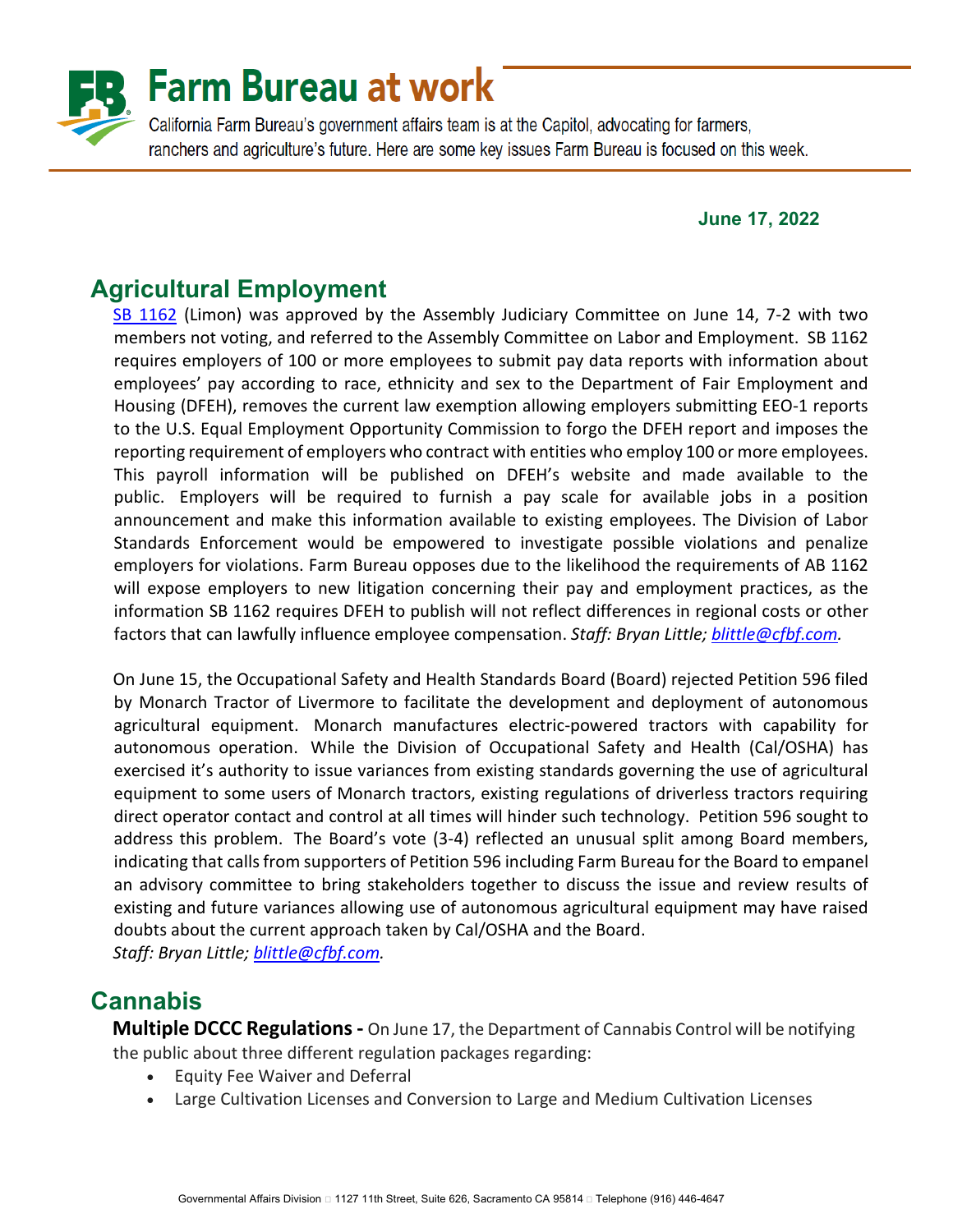• Standard Cannabinoids Test Method and Standardized Operating Procedures

A separate 45-day public comment period will open for each package and individuals wishing to comment on more than one regulation package will need to submit separate public comments for each. The large cultivation licenses and conversion to large and medium cultivation licenses should be of particular interest, as this indicates a new stage in the development of California's legal market where larger, scaled cannabis grows will enter the cultivation market. *Staff: Peter Ansel; [pansel@cfbf.com](mailto:pansel@cfbf.com)*

### **Climate**

Cristina Garcia (D-Bell Gardens) has moved [AB 2649](https://leginfo.legislature.ca.gov/faces/billNavClient.xhtml?bill_id=202120220AB2649) and it was heard in the Senate Natural Resources Committee on Tuesday at 9am. This bill, sponsored by the California Association of Resource Conservation Districts, the Carbon Cycle Institute and the Climate Center, would set a state policy that the natural and working lands sector is responsible to sequester 60 million metric tons of carbon by 2030 and 75 million metric tons by 2035. This bill would also require 50% of the funds from all state program that services the natural and working lands sector (including but not limited to Healthy Soils, AMMP, SWEEP) to go to small and mid-sized farms and socially disadvantaged farmers. It would also require 30% of all funds provided to these programs to be offered for technical assistance. The bill passed through committee with Ayes: 8, Noes: 1. Vice Chair Jones (R – Santee) was the only "no" vote. Farm Bureau will oppose the bill based on capacity and concerns regarding disruptions to existing and future programs in the next committee hearing. *Staff: Taylor Roschen, [troschen@cfbf.com](mailto:troschen@cfbf.com)* 

The California Department of Food and Agriculture has awarded \$66 million in grants from its Healthy Soils Program to 940 projects. The projects aim to improve soil health, sequester carbon, and reduce greenhouse gases. The selected projects will be across 82,000 acres and reduce 250,000 metric tons of carbon dioxide equivalent (MT CO2e). The full list of winners of awarded projects can be found [here.](https://nam10.safelinks.protection.outlook.com/?url=https%3A%2F%2Fwww.cdfa.ca.gov%2Foefi%2Fhealthysoils%2Fdocs%2F2021-HSPIncentive-SelectedProjects.pdf&data=05%7C01%7Cklittle%40cfbf.com%7C9bb3604bfbd64a63958e08da4efcf0c4%7C8213ac7c9da54f9b9c40e0372e5a7659%7C0%7C0%7C637909145533343893%7CUnknown%7CTWFpbGZsb3d8eyJWIjoiMC4wLjAwMDAiLCJQIjoiV2luMzIiLCJBTiI6Ik1haWwiLCJXVCI6Mn0%3D%7C3000%7C%7C%7C&sdata=IhdqeIgi7EdtpBs1LhWyhz%2FnwNi4sJuCG0b0VZDT0AU%3D&reserved=0) To date, cdfa has provided more than \$107 million in grant funding for projects on 136,254 acres. *Staff: Taylor Roschen, [troschen@cfbf.com](mailto:troschen@cfbf.com)*

### **Commodities**

The Senate Governmental Organization Committee met on Tuesday at 9 am to discuss [AB 778](https://leginfo.legislature.ca.gov/faces/billNavClient.xhtml?bill_id=202120220AB778) (Eduardo Garcia, D-Coachella). This Farm Bureau supported bill would require state institutions, except schools, to buy California agricultural products at certain targets: 50% by 2025, 60% by 2027 and 75% by 2030. This bill passed committee and will next be heard by the Senate Agriculture Committee. *Staff: Taylor Roschen, [troschen@cfbf.com](mailto:troschen@cfbf.com)* 

Assemblymember Nazarian (D-San Fernando) pulled [AB 558](https://leginfo.legislature.ca.gov/faces/billNavClient.xhtml?bill_id=202120220AB558) from the Senate Education Committee on Wednesday morning. This bill would offer an additional \$0.30 per meal for schools who choose to purchase plant-based alternatives to meat and dairy products. Committee staff is discussing amendments to the bill, and those conversations are presumably the reason for delaying the hearing.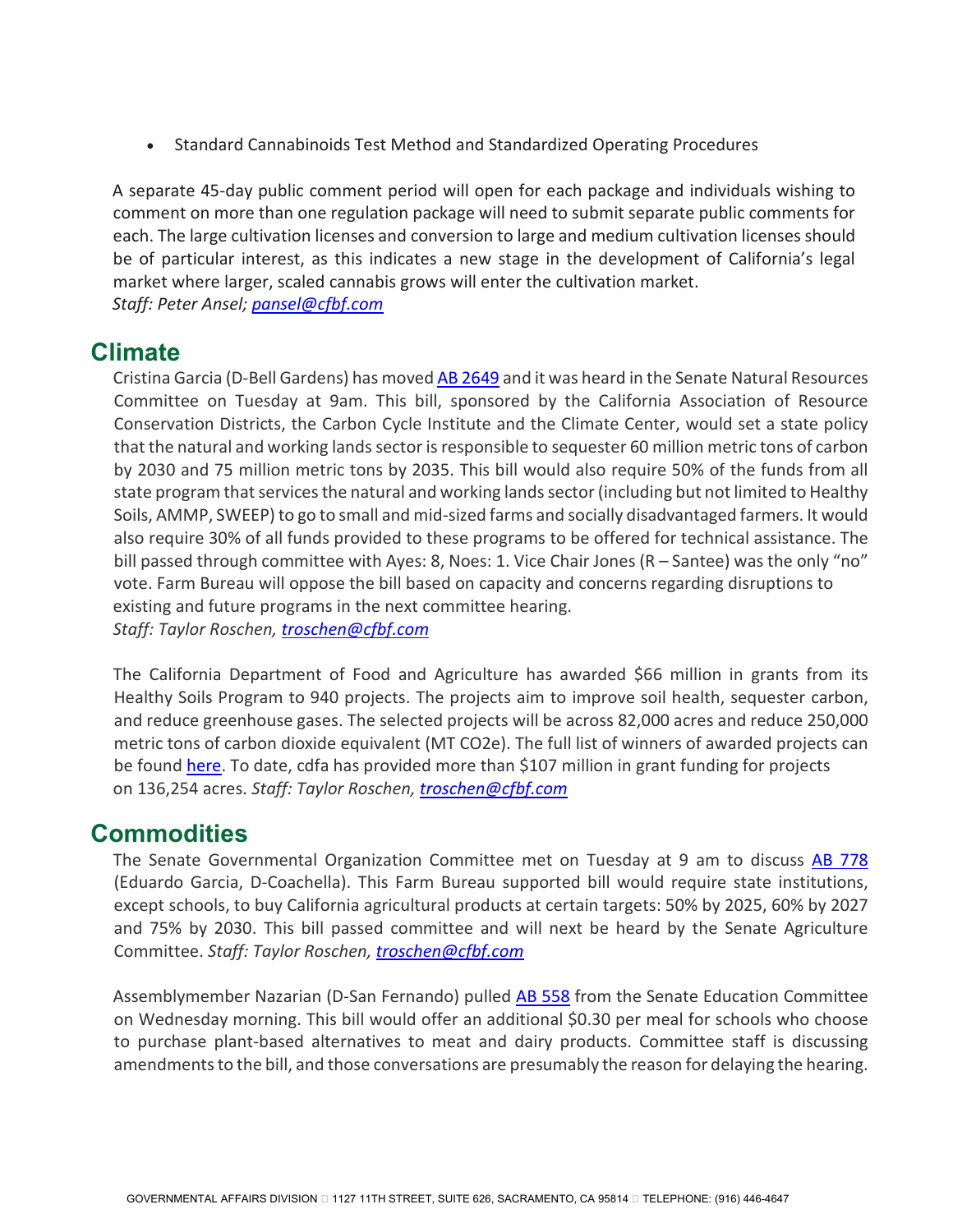Farm Bureau and other agricultural organizations oppose the measure, and will continue discussions with the author and committee staff. *Staff: Taylor Roschen, [troschen@cfbf.com](mailto:troschen@cfbf.com)* 

The California Department of Food and Agriculture has four (4) midterm vacancies on the Industrial Hemp Advisory Board (IHAB). The Industrial Hemp Advisory Board makes recommendations to the Secretary on all matters pertaining to industrial hemp law and regulations, enforcement, annual budgets, and the setting of an assessment rate. Three vacancies are for registered growers and 1 position is for an "established agricultural research institution." Interested individuals should send a letter of interest and resume t[o industrialhemp@cdfa.ca.gov](mailto:industrialhemp@cdfa.ca.gov) by July 12th, 2022. *Staff: Taylor Roschen, [troschen@cfbf.com](mailto:troschen@cfbf.com)*

### **Insurance**

**California Department of Insurance Issues Amended Regulations -** Near the end of February, we discussed Insurance Commissioner Ricardo Lara's Notice of Proposed Action and Notice of Public Hearing for the Mitigation in Rating Plans and Wildfire Risk Models regulations. The purpose of these regulations are to bring rate relief to homeowner and commercial policy holders by setting forth property level and community wildfire mitigation strategies that insurers will be required to consider as part of their rating plans.

Since that time, on April  $13<sup>th</sup>$ , Commissioner Lara held a rulemaking hearing and received both oral and written comments regarding the regulation text. Farm Bureau and CalForests submitted joint comments to the draft rules. This week, Commissioner Lara has now considered those comments and announced proposed amendments to these pending regulations. Most notable in the amended rulemaking is the deletion of the "Shelter in Place" designation from community mitigation measures. The amended regulations make it clear that FireWise USA Site mitigation community measures are the preferred methodology for earning community wide ratings plans stability. While Fire Risk Reduction Communities (FRRC) will also trigger a mandatory rate reduction, those requirements, as set forth by the Board of Forestry, include a required FireWise USA Site designation, as well as additional community mitigation measures. So, all community mitigation measures must include at a minimum a FireWise USA Site designation.

Additionally, CDI's website indicates that there are currently insurers that offer discounts for Shelter in Place designations, so it is unclear if those discounts would be lost by the amended regulations. The challenge this poses for rural communities is found in the draft list of 2022 FRRC designations (take from the Board of Forestry website) where currently few cities or counties have received an FRRC designation:

#### **Cities**

- City of Berkeley
- City of Corona
- City of Rancho Cucamonga
- City of Sonora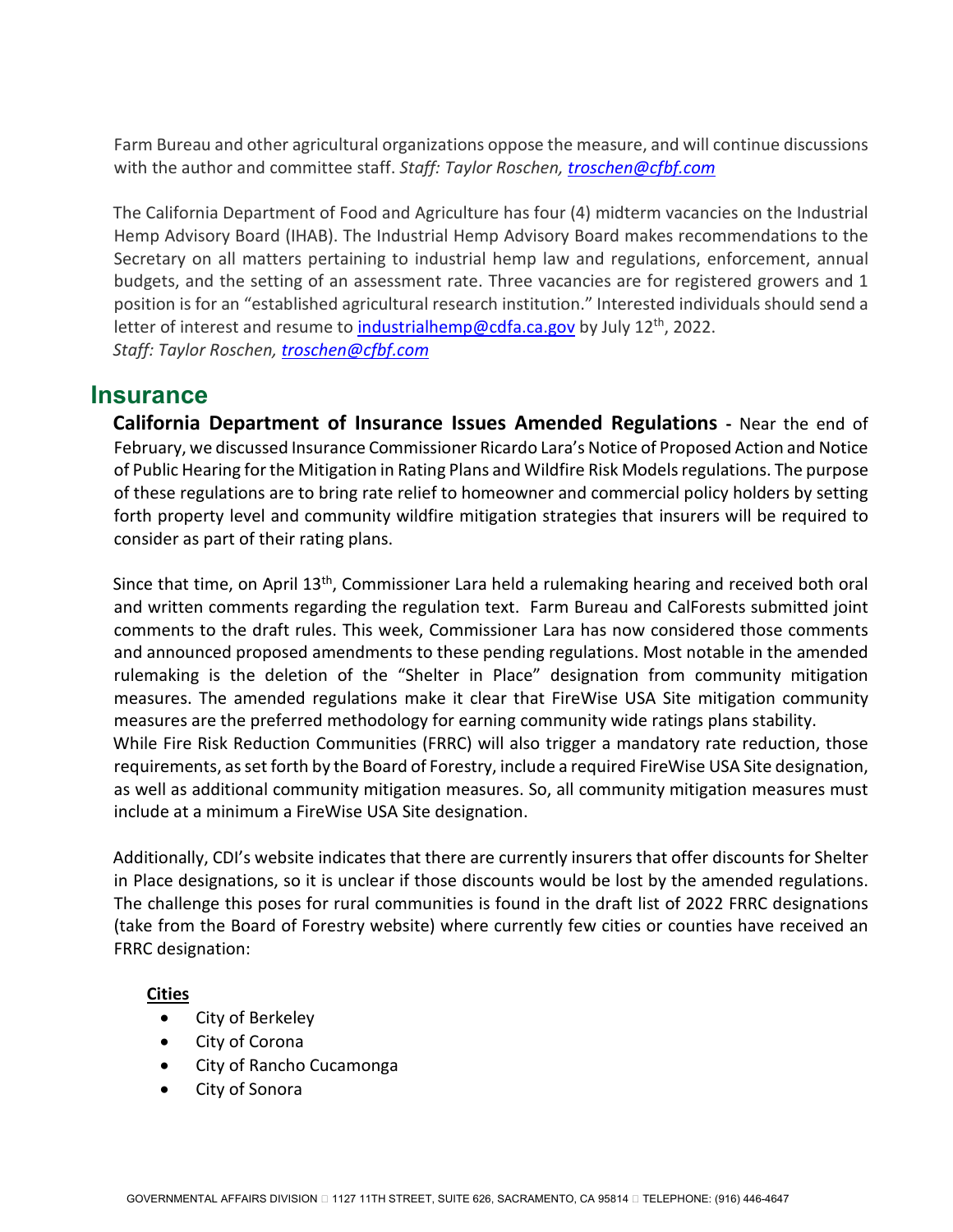#### **Counties**

- **Butte County**
- Los Angeles County
- Santa Barbara County

#### **Non-City/County Agencies**

- Bolinas Fire Protection District
- Butte County Resource Conservation District
- East Bay Municipal Utility District
- East Bay Regional Park District
- Hayfork Fire Protection District
- Humboldt Bay Fire
- Hyampom Community Services District
- Inverness Public Utilities District
- Kern County Fire Department
- Meeks Bay Fire Protection District
- Moraga Orinda Fire District
- Napa County Resource Conservation District
- North Tahoe Fire Protection District
- North Tahoe Public Utility District
- Northern Sonoma County Fire Protection District
- Northstar Community Services District
- Pliocene Ridge Community Services District
- Rancho Cucamonga Fire District
- Shelter Cove Resort Improvement District
- Solano Resource Conservation District
- Sonoma Resource Conservation District
- Tahoe City Public Utility District
- Trinity Center Community Services District
- Tulare County Resource Conservation District
- Willow Creek Volunteer Fire Department

Therefore, it appears that the amended draft regulations narrow the pathway for rural communities to earn wildfire mitigation designations that would have a positive impact on rates. In March 2022, the National Fire Protection Association awarded its 500<sup>th</sup> FireWise USA site in California. You can view an interactive map of these designations [here](https://nfpa.maps.arcgis.com/apps/Viewer/index.html?appid=c4a788340df748f18d98d8363145bb67) to find your location and determine if your community has a FireWise USA designation.

Property level mitigation measures are a key strategy to reduce premiums and control ratings plans in the amended draft regulations. Previously, we covered the various property level actions a building owner can take to mitigate wildfire risk and earn premiums, such as installing screens in open vents, or fire rated roofs. In the amended regulations, the Commissioner seems intent on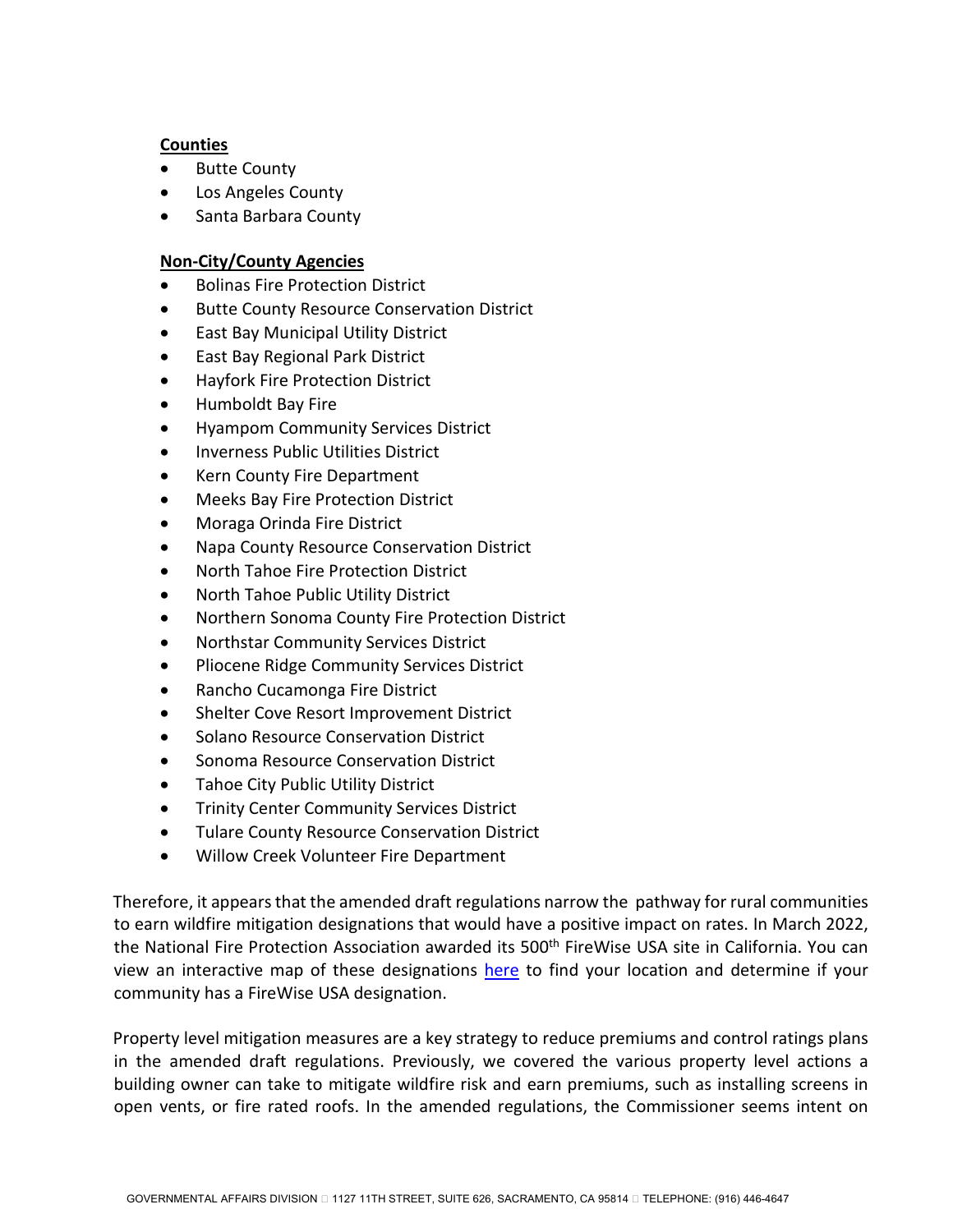ensuring that "each and every" mitigation measure earns a credit, as opposed to all measures being implemented in order to earn mitigation related policy reductions. This would allow building owners to choose the most impactful mitigation measures for particular properties that impact rates but do not force an over-investment or adoption of measures that increase mitigation costs but do not result in substantially more risk reduction. *Staff: Peter Ansel; [pansel@cfbf.com](mailto:pansel@cfbf.com)*

## **Land Use**

[AB 2840](https://leginfo.legislature.ca.gov/faces/billNavClient.xhtml?bill_id=202120220AB2840) (Eloise Reyes, D-Los Angeles), a Farm Bureau opposed bill, has recently been amended. The bill would require any expansion or development of a warehouse (which includes agricultural warehouses, packinghouse, cold storage or processing facility) in Riverside or San Bernardino County to have 1,000-foot setbacks on the parcel if it's near a receptor site (including homes, daycares, schools, health care facilities, community centers, churches, playgrounds, parks, etc.). Farm Bureau will continue to oppose the bill with the new amendments. *Staff: Taylor Roschen[, troschen@cfbf.com](mailto:troschen@cfbf.com)*

## **Pesticides**

The Department of Pesticide Regulation will be hosting three workshops on June 27, 28 and 29<sup>th</sup> on the development of a statewide pesticide notification system. Below are live links to each workshop:

- [Monday, June 27: 1:00-3:00 P.M.](https://nam10.safelinks.protection.outlook.com/?url=https%3A%2F%2Fus02web.zoom.us%2Fj%2F86286216806%3Fpwd%3DELUzEsAlL1JSopLEJNqohIgFeMgHlN.1&data=05%7C01%7Ctroschen%40cfbf.com%7Cab30fb82e7cf47d25d3308da45b77fda%7C8213ac7c9da54f9b9c40e0372e5a7659%7C0%7C1%7C637898951681521338%7CUnknown%7CTWFpbGZsb3d8eyJWIjoiMC4wLjAwMDAiLCJQIjoiV2luMzIiLCJBTiI6Ik1haWwiLCJXVCI6Mn0%3D%7C1000%7C%7C%7C&sdata=xRsnUugUHQX9xx7Cl3VNCNdvBDH8tLzDI9f1Zalk0xw%3D&reserved=0)
- [Tuesday, June 28: 10:00 A.M. 12:00 P.M.](https://nam10.safelinks.protection.outlook.com/?url=https%3A%2F%2Fus02web.zoom.us%2Fj%2F86403912510%3Fpwd%3D6kPR63CXW7lnlHWMERFd66-mKhwwyF.1&data=05%7C01%7Ctroschen%40cfbf.com%7Cab30fb82e7cf47d25d3308da45b77fda%7C8213ac7c9da54f9b9c40e0372e5a7659%7C0%7C1%7C637898951681521338%7CUnknown%7CTWFpbGZsb3d8eyJWIjoiMC4wLjAwMDAiLCJQIjoiV2luMzIiLCJBTiI6Ik1haWwiLCJXVCI6Mn0%3D%7C1000%7C%7C%7C&sdata=kUllB5e5CmGYoiymjFTOw%2FbD6UafbjeeC3jLhAHqbso%3D&reserved=0)
- [Wednesday, June 29: 6:00-8:00 P.M.](https://nam10.safelinks.protection.outlook.com/?url=https%3A%2F%2Fus02web.zoom.us%2Fj%2F81751179873%3Fpwd%3DB8Dx3UvzMh8ehKryXsmf6pYTXSYeFB.1&data=05%7C01%7Ctroschen%40cfbf.com%7Cab30fb82e7cf47d25d3308da45b77fda%7C8213ac7c9da54f9b9c40e0372e5a7659%7C0%7C1%7C637898951681521338%7CUnknown%7CTWFpbGZsb3d8eyJWIjoiMC4wLjAwMDAiLCJQIjoiV2luMzIiLCJBTiI6Ik1haWwiLCJXVCI6Mn0%3D%7C1000%7C%7C%7C&sdata=srQoJvp4Vwyz0FD4YYa9UkWZmkc4Jp%2BjL1Bg0ah8P8k%3D&reserved=0)

Four pilot projects are currently underway in Ventura, Riverside, Santa Cruz, and Stanislaus counties. More information about the individual pilots and the state's proposal can be found [here.](https://nam10.safelinks.protection.outlook.com/?url=https%3A%2F%2Fwww.cdpr.ca.gov%2Fdocs%2Fpesticide_notification_network%2F&data=05%7C01%7Ctroschen%40cfbf.com%7Cab30fb82e7cf47d25d3308da45b77fda%7C8213ac7c9da54f9b9c40e0372e5a7659%7C0%7C1%7C637898951681521338%7CUnknown%7CTWFpbGZsb3d8eyJWIjoiMC4wLjAwMDAiLCJQIjoiV2luMzIiLCJBTiI6Ik1haWwiLCJXVCI6Mn0%3D%7C1000%7C%7C%7C&sdata=CN%2FqX5AXK6VkTLc3h%2FJM46ns8Kf%2B%2FGxHZe8olaBpcKg%3D&reserved=0) Farm Bureau will be providing information to County Farm Bureaus and members interested in participating. *Staff: Taylor Roschen, [troschen@cfbf.com](mailto:troschen@cfbf.com)*

The Office of Pesticide Consultation and Analysis (OPCA) is hosting a public conference on June 28, 2022, from 8:30am to 12:30pm. OPCA provides consultation to the California Department of Pesticide Regulation (DPR) with a focus on the economic analysis of potential pesticide regulatory impacts and pest management alternatives that may mitigate impacts on production agriculture in California. The conference will host discussions their grant-funded research projects, including biological controls, mating disruption, and other reduced-risk pest management practices. Economists and scientists will also present on organic and integrated pest management practices, cost and return studies, and the tension between food safety and some alternative practices. Attendees may be able to obtain continuing education credits with the Department of Food and Agriculture. This conference will be hosted over zoom with the following link [here.](https://nam10.safelinks.protection.outlook.com/?url=https%3A%2F%2Fus06web.zoom.us%2Fwebinar%2Fregister%2FWN_GSYU3RuYSCaITMFteEtsEQ&data=05%7C01%7Ctroschen%40cfbf.com%7C19b4cd8d5e9d4f35862808da4591d9e7%7C8213ac7c9da54f9b9c40e0372e5a7659%7C0%7C0%7C637898789985799276%7CUnknown%7CTWFpbGZsb3d8eyJWIjoiMC4wLjAwMDAiLCJQIjoiV2luMzIiLCJBTiI6Ik1haWwiLCJXVCI6Mn0%3D%7C3000%7C%7C%7C&sdata=qLduCk0eEZSureObDXca%2BcntfHrpCl2ksn7VGnoHp%2Fc%3D&reserved=0) *Staff: Taylor Roschen, [troschen@cfbf.com](mailto:troschen@cfbf.com)*

## **Transportation**

Farm Bureau supported  $AB$  2406 (Aguiar-Curry – D) passed out of the Senate Transportation Committee this week. This bill would prohibit an intermodal marine equipment provider from imposing per diem, detention, or demurrage charges on an intermodal motor carrier and beneficial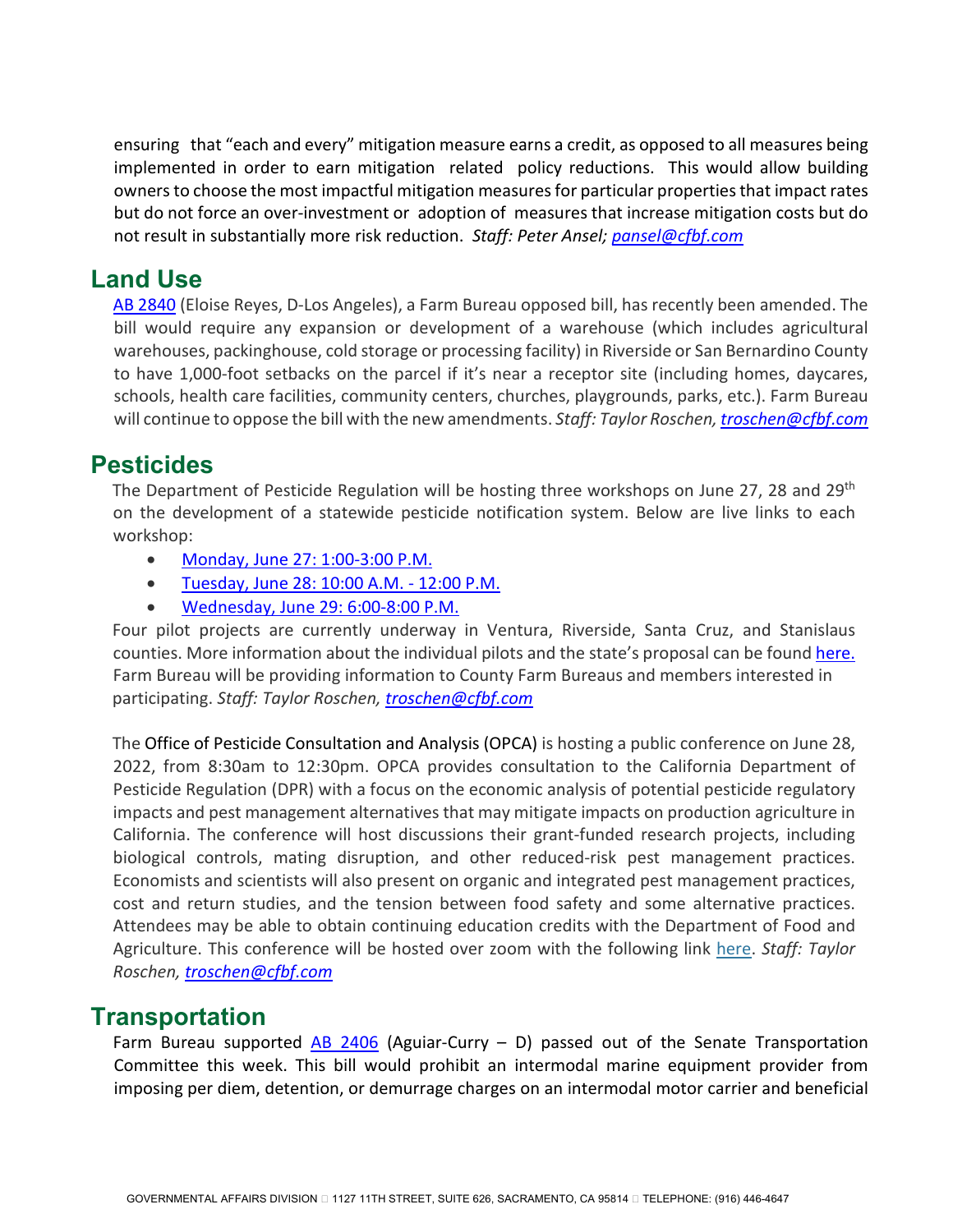cargo owners. Under ordinary circumstances, these fees are designed to encourage the efficient use of containers. However, during our recent and ongoing port congestion crisis, late charges have been imposed on California businesses by international ocean carriers even when containers cannot be returned due to circumstances not within the control of the importer, exporter or trucker. While detention and demurrage fees have increased across the globe, ocean carriers are charging two to ten times the fees in Los Angeles and Long Beach versus other major ports worldwide. The bill would help alleviate the pressure that these fees put on California businesses, and attempt to address one of the many issues facing our ports. The bill now moves to the Senate Judiciary Committee next week. *Staff: Katie Little, [klittle@cfbf.com](mailto:klittle@cfbf.com)* 

CAFB has signed onto an Ag-based coalition to oppose [AB 2550](https://leginfo.legislature.ca.gov/faces/billNavClient.xhtml?bill_id=202120220AB2550) (Arambula  $-$  D). This bill would require the California Air Resources Board (ARB), if the San Joaquin Valley Air Pollution Control District does not receive a determination of attainment from the United States Environmental Protection Agency (US EPA) by the appropriate deadline, to coordinate with the district and community-based organizations to identify gaps in the state and district implementation plan. AB 2550 requires ARB to develop a program, rules, or regulations that they deem necessary to enable the district to attain and maintain that national ambient air quality standard and authorizes those solutions to have the same force and effect as a program, rule or regulation adopted by the district. CAFB opposes the bill as it will not provide any additional air quality benefit, does not recognize California Air Resources Board's (CARB) existing significant oversight authority or collaborative process that already occurs with local air districts, and does not provide any additional tools to address mobile source emissions, the largest contributor to the state's air quality challenges. The bill moved out of the Senate Environmental Quality Committee, and moves to the Appropriations Committee. *Staff: Katie Little, [klittle@cfbf.com](mailto:klittle@cfbf.com)* 

Farm Bureau recently joined an industry coalition to oppose [AB 2700](https://leginfo.legislature.ca.gov/faces/billNavClient.xhtml?bill_id=202120220AB2700) (McCarty – D). AB 2700 would require the State Air Resources Board to annually gather fleet data for on-road and off-road vehicles in the medium- and heavy-duty sectors from entities and share that data with electrical corporations and local publicly owned electric utilities to help inform electrical grid planning efforts. Furthermore, AB 2700 would require electrical corporations and local publicly owned electric utilities, to incorporate fleet data produced by CARB to facilitate the readiness of their distribution systems to support the state's anticipated level of electric vehicle charging. CAFB has concerns with the creation of burdensome new regulatory provisions that would require costly engineering work and expose proprietary trade secrets of tens of thousands of California businesses. Additionally, the large information exchange and ultimate setting of a base rate provides no transparency to the legislature on ratepayer impacts. The coalition has provided amendments that would remove our opposition if included. These amendments include privacy measures that would protect identities, locations, and trade-secrets from being made publicly available. This bill will be heard in the Senate Energy, Utilities and Communications Committee next week. *Staff: Katie Little, [klittle@cfbf.com](mailto:klittle@cfbf.com)* 

[AB 2836](https://leginfo.legislature.ca.gov/faces/billNavClient.xhtml?bill_id=202120220AB2836) by Assemblymember Eduardo Garcia (D – Coachella) passed out of the Senate Transportation Committee this week. This bill would extend the current authorization for the Carl Moyer Program to fund a broader range of projects that reduce emissions from covered sources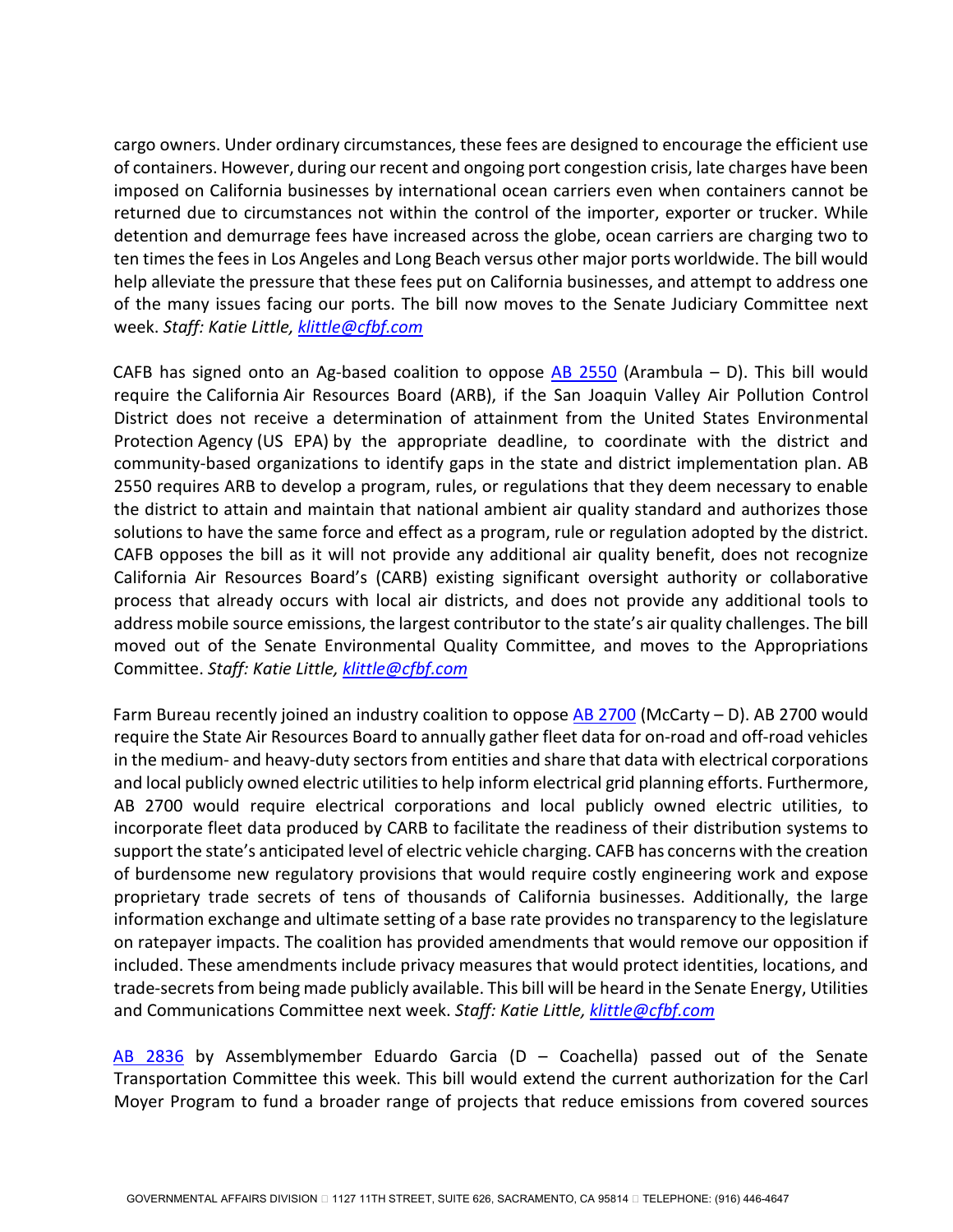until January 1, 2033. The Carl Moyer Program provides incentives to private businesses and public agencies to voluntarily clean up older, dirtier vehicles and mobile off-road engines through retrofit or replacement. It provides funding to reduce particulate pollution and NOx, which contributes to smog formation and cleans up on-road, off-road, marine, locomotive, stationary agricultural pumps and farm equipment engines. Farm Bureau has joined a large coalition of agricultural stakeholders to support this measure. *Staff: Katie Little[, klittle@cfbf.com](mailto:klittle@cfbf.com)* 

### **Utilities**

Farm Bureau submitted a letter of concern on a bill establishing interim targets to reach SB 100 clean energy goals and establishes a California Affordable Decarbonization Authority as a nonprofit public benefit organization as a mechanism to help fund various electric utility-related programs and activities. Farm Bureau focused its concern with [SB 1020 \(Laird\)](https://nam10.safelinks.protection.outlook.com/?url=https%3A%2F%2Fleginfo.legislature.ca.gov%2Ffaces%2FbillTextClient.xhtml%3Fbill_id%3D202120220SB1020&data=05%7C01%7Cczazzi%40CFBF.com%7Cbbc65c5817174576c72a08da4ff053b8%7C8213ac7c9da54f9b9c40e0372e5a7659%7C0%7C0%7C637910190859651810%7CUnknown%7CTWFpbGZsb3d8eyJWIjoiMC4wLjAwMDAiLCJQIjoiV2luMzIiLCJBTiI6Ik1haWwiLCJXVCI6Mn0%3D%7C3000%7C%7C%7C&sdata=vsJ6Q%2B357SGnXlrdNQcSeaGQ665bQvPMd377OiF3a1A%3D&reserved=0) on clarifying no ratepayer funds would be used as part of the Climate and Equity Trust Fund established in the bill and to encourage the authors to create reporting requirements to ensure the cost associated with the bill are carefully monitored to confirm the bill has the desired effects of reducing utility bills. The bill will be heard in Assembly Utilities and Energy on June 22nd. *Staff: Karen Mills, [kmills@cfbf.com](mailto:kmills@cfbf.com) or Kevin Johnston at [kjohnston@cfbf.com.](mailto:kjohnston@cfbf.com)*

Farm Bureau joined a coalition opposing [SB 733 \(Hueso\),](https://nam10.safelinks.protection.outlook.com/?url=https%3A%2F%2Fleginfo.legislature.ca.gov%2Ffaces%2FbillNavClient.xhtml%3Fbill_id%3D202120220SB733&data=05%7C01%7Cczazzi%40CFBF.com%7Cbbc65c5817174576c72a08da4ff053b8%7C8213ac7c9da54f9b9c40e0372e5a7659%7C0%7C0%7C637910190859651810%7CUnknown%7CTWFpbGZsb3d8eyJWIjoiMC4wLjAwMDAiLCJQIjoiV2luMzIiLCJBTiI6Ik1haWwiLCJXVCI6Mn0%3D%7C3000%7C%7C%7C&sdata=AoBsofwO9CKSMuxqTCsflqdvr5t%2FWEdUOMlK%2FIvP0RU%3D&reserved=0) which was recently gutted and amended, to require the California Public Utilities Commission (CPUC) to establish a renewable hydrogen procurement program with goals for each utility. Additionally, the bill allows gas utilities to recover costs from ratepayers for these new massive capital investments in pipelines. Farm Bureau opposed the bill because both provisions would come at significant ratepayer cost. In addition, there were no sideboards requiring gas corporations to seek to minimize cost and maximize benefits. Further, the bill strips the CPUC of authority to disapprove an application no matter the impacts. The bill will be heard in Assembly Utilities and Energy on June 22nd. *Staff: Karen Mills, [kmills@cfbf.com](mailto:kmills@cfbf.com) or Kevin Johnston at kjohnston@cfbf.com.*

### **Water**

[AB 2201](https://leginfo.legislature.ca.gov/faces/billNavClient.xhtml?bill_id=202120220AB2201) (Steve Bennett, D-Ventura) among other things would codify the Governor's Drought Executive Order regarding groundwater well permitting agencies and Groundwater Sustainability Agencies (GSAs). The measure passed out of the Senate Natural Resources and Water Committee 6- 3 this week. Additionally, the measure was amended this week and will next be heard in the Senate Gov. and Finance Committee. Farm Bureau remains opposed. *Staff: Danny Merkley[, dmerkley@cfbf.com](mailto:dmerkley@cfbf.com)*

[SB 1219](https://leginfo.legislature.ca.gov/faces/billNavClient.xhtml?bill_id=202120220SB1219) (Melissa Hurtado, D-Sanger) would have required the Secretaries of the Natural Resources Agency and Cal/EPA to convene a committee to develop and submit recommendations to the Governor and the Legislature for modernizing California water laws and regulations, and state and local water agencies. The measure was pulled from hearing this week by the author. Farm Bureau had concerns. *Staff: Danny Merkley, [dmerkley@cfbf.com](mailto:dmerkley@cfbf.com)*